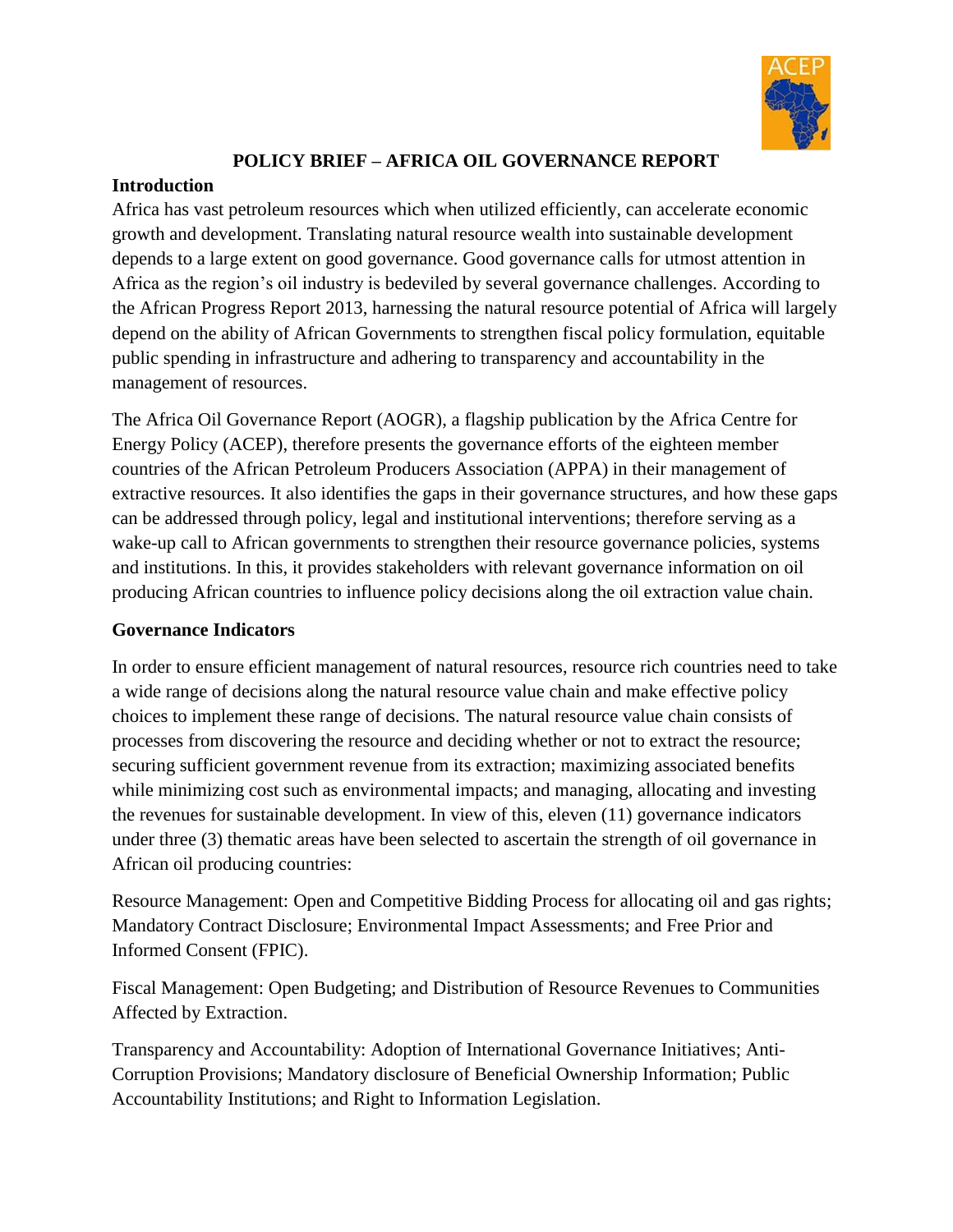



#### **Summary of Findings and Recommendations**

## **Source: Drawn by Author**

A highlight of some key recommendations from this report are:

i. Countries which do not have competitive bidding provisions in their petroleum laws should introduce them as the default process for awarding resource rights.

ii. The Open Contracting Partnership and national level civil society organizations must increase advocacy for the mandatory disclosure of oil and gas contracts.

iii. Environmental considerations should progressively become a biddable factor during licensing of oil and gas resource rights. Therefore, oil and gas companies that have poor previous environmental record should not be considered for the award of resource rights.

iv. African oil producing countries must adopt the principle of FPIC and develop legislation to guide its implementation as a fundamental human right.

v. Oil and gas producing countries must incorporate anti-corruption clauses in their Petroleum Laws and contracts.